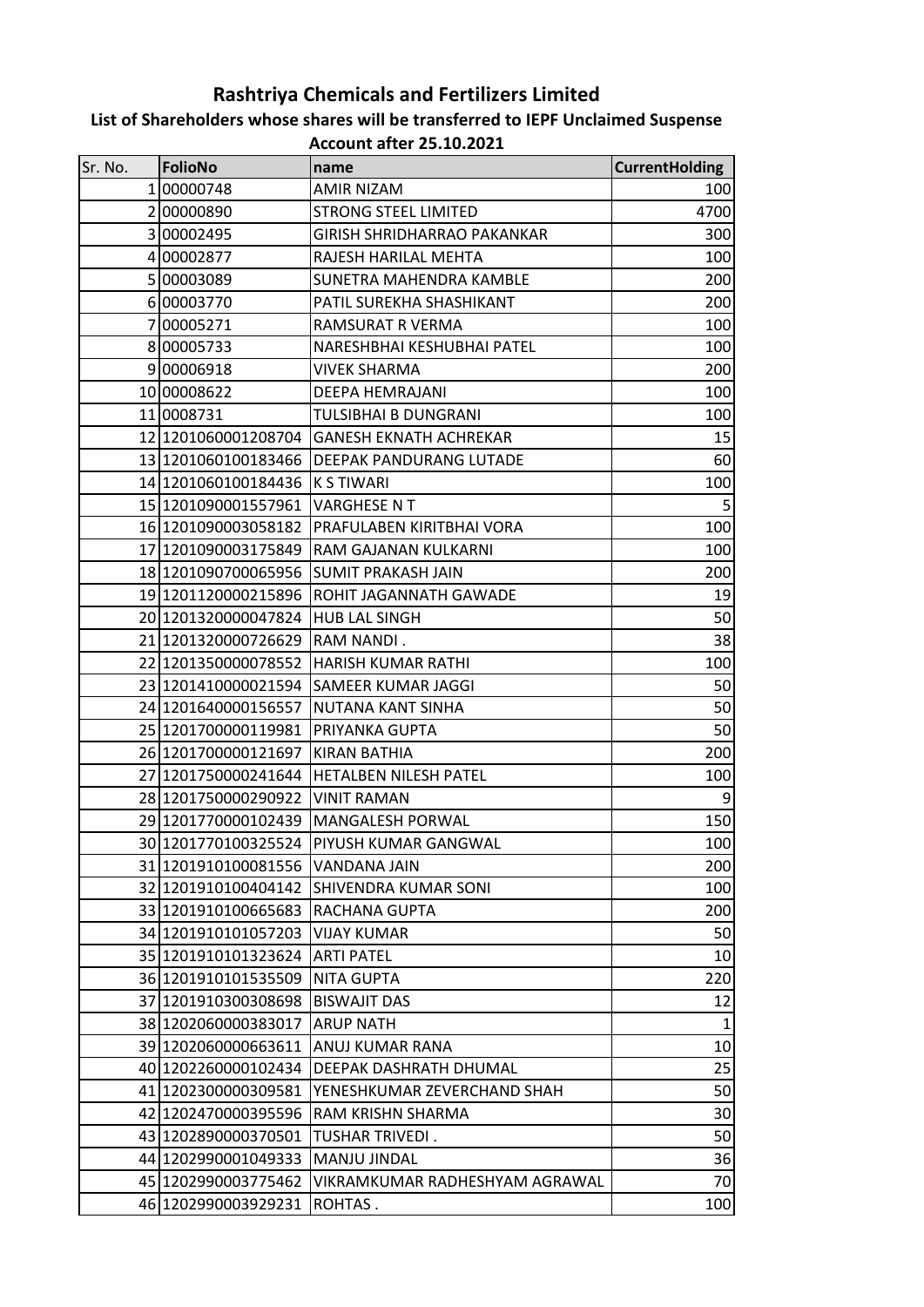|                                       | 47 1202990004222784 PREM LATA KHANDELWAL      | 100            |
|---------------------------------------|-----------------------------------------------|----------------|
|                                       | 48 1202990005355544 NAVNEET MEHROTRA          | $\overline{5}$ |
|                                       | 49 1202990005406201 JETHA NAND PANJWANI       | 110            |
| 50 1203040000051221                   | <b>SHRIKANT SHANKAR SAWANT</b>                | $\overline{2}$ |
| 51 1203040000056521  ANAND GUPTA      |                                               | 65             |
|                                       | 52 1203070000154609 SUNKU RAJESH KUMAR        | 100            |
|                                       | 53 1203230000013346  KAKUBHAI SHIVLAL PANDYA  | 500            |
| 54 1203320000981837                   | <b>VATSAL SRIVASTAVA</b>                      | 46             |
| 55 1203320001401979                   | <b>VENUGOPAL GALI</b>                         | 50             |
|                                       | 56 1203320002152594 PRADEEP NARAYANDAS MAKKAR | 100            |
|                                       | 57 1203320002407771 NANGERAO NAROBA KOTE      | 5              |
| 58 1203320002731691 NITIN SAHADU KOR  |                                               | 25             |
| 59 1203320002859321                   | JAVID M PANJA                                 | 100            |
| 60 1203320006238202 SUNITA J JAIN     |                                               | 13             |
| 61 1203320006492883                   | RAVI SHANKAR MISHRA                           | 40             |
| 62 1203330000165519                   | <b>SARLA GOEL</b>                             | $\overline{2}$ |
|                                       | 63 1203350001016267 VASANT DAMODAR DHUMAL     | 20             |
|                                       | 64 1203410000129907 NITIN KALU KOTHAWADE      | 4              |
|                                       | 65 1203450000465611 OMPRAKASH SHARMA          | 250            |
| 66 1203520000038591 JJALADI RAMADEVI. |                                               | 100            |
| 67 1203600001129351 AFRIN SUBAIR      |                                               | 100            |
|                                       | 68 1203840000736590 HARISH ROSHAN GUPTA       | 20             |
|                                       | 69 1204180000026332 SACHIN CHAUDHARY          | 15             |
|                                       | 70 1204190000030221 SHIVAJI SAMBHAJIRAO PATIL | 333            |
| 71 1204190000145765  NAZIM KHAN       |                                               | 7              |
|                                       | 72 1204340000028581  GAYAKWAD SANDEEP         | 100            |
| 73 1204470000114421                   | SAYYED ZAINUDDIN                              | $\overline{2}$ |
| 74 1204470001290850 PRAGATI J JAIN    |                                               | 27             |
| 75 1204470001929350                   | <b>JABHAY RATANKUMAR MOHOD</b>                | 13             |
|                                       | 76 1204470003037018 SAMARAT SINGH CHOUHAN     | 67             |
| 77 1204470003326068 JJAY KATE         |                                               | $\overline{2}$ |
| 78 1204470005195661                   | <b>ASHISH KUANR</b>                           | 5              |
| 79 1204470005526134                   | <b>PARAG SURESH BORSE</b>                     | 16             |
| 80 1204470006902481                   | KULDEEP KUMAR SHARMA                          | 27             |
| 81 1204550000077792                   | UMESH PRAKASH JAIN                            | 37             |
| 82 1204760000155898                   | <b>MAYA NARAYANAN</b>                         | 2              |
| 83 1206120000151651                   | <b>AJAY KUMAR GARG</b>                        | 100            |
| 84 1207100000081511                   | MAHESHKUMAR CHAMPALALJI GHELOT                | 100            |
| 85 1207100000084126                   | RAJESH CHINNARI.                              | 36             |
| 86 1207100000084531                   | JAGDISHBHAI KANAIYALAL PANDIT                 | 20             |
| 87 1207100000109266                   | SUBHASH KUMAR SINHA                           | $\overline{7}$ |
| 88 1301670000622337                   | MEENA V CHADDERWALA                           | 35             |
| 89 1302310000062357                   | DEVIDAS SAHEBRAO ROKADE                       | 15             |
| 90 1302310000083525                   | GIRISH SHARADCHANDRA VAIDYA                   | 1              |
| 91 1304140003080669                   | <b>VIVEK BANSAL</b>                           | 25             |
| 92 1304140004533341                   | NAVIN KUMAR PD                                | 230            |
| 93 1304140006097829                   | <b>NEERAJ PATHAK</b>                          | 100            |
| 94 1601010000084810                   | KAMAL CHHATRAPATI BORKAR                      | 350            |
| 95 IN30023911740327                   | PURUSHOTHAMAN T                               | 250            |
| 96 IN30023912887979                   | K. ALEX                                       | 10             |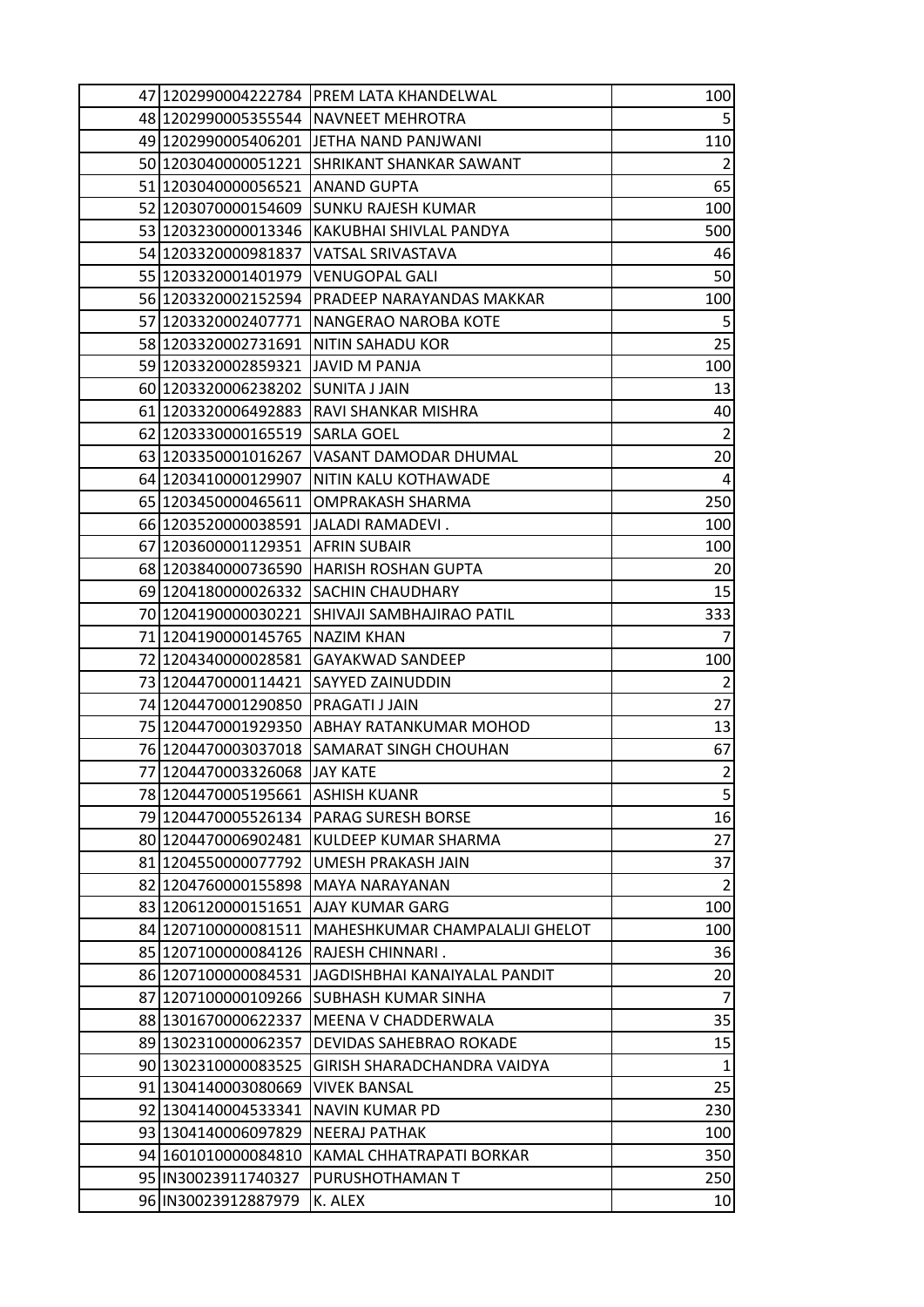| 97 IN30026310189972                          | IANINDITA SINHAMAHAPATRA                    | 55                   |
|----------------------------------------------|---------------------------------------------|----------------------|
| 98 IN30032710354198                          | <b>DEEPENDRA KUMAR SINHA</b>                | $5\phantom{.}$       |
| 99 IN 30036010482572                         | ABHISHEK KUMAR                              | 75                   |
| 100 IN30039414825604                         | DAHYABHAI KALYANBHAI PATEL                  | 365                  |
| 101 IN30045013735939                         | PRAMOD KUMAR SHARMA                         | 15                   |
| 102 IN30047641453875                         | MADHUVANDAS M MEHTA                         | 500                  |
| 103 IN30051313661087                         | <b>HEMANT S KARANDE</b>                     | 15                   |
| 104 IN30051314476597                         | WAKHARE KANCHAN SHANTARAM                   | 100                  |
| 105 IN30051314800002                         | <b>GAJENDRAKUMAR N PATEL</b>                | 171                  |
| 106 IN30051315537090                         | KISAN TUKARAM TELANGE                       | 20                   |
| 107 IN30051315703995                         | SANDEEP SHRIDHAR NAIK                       | 10                   |
| 108 IN30051316440500                         | <b>RASHMI GUPTA</b>                         | 200                  |
| 109 IN30051317474620                         | <b>INAGAMTI MASTAN RAO</b>                  | 50                   |
| 110 IN30051319208816                         | <b>ANSAR AHMAD</b>                          | 50                   |
| 111 IN30058910145052                         | VIJAY KUMAR CHOUDHARY                       | 25                   |
| 112 IN30059710142987                         | JAGDISH MOHANLAL UPADHAYAY                  | 50                   |
| 113 IN30088813992190                         | <b>INDU BISHT</b>                           | 1000                 |
| 114 IN30089610378490                         | <b>GEEVARGHESE M C</b>                      | 71                   |
| 115 IN30092320002637                         | <b>SHIV KAPOOR</b>                          | 200                  |
| 116 IN30095810098515                         | <b>MAGDALENA NORONHA</b>                    | 10                   |
| 117 IN30097411088802                         | SHRI LALJIBHAI BHIKHABHAI DESAI             | 100                  |
| 118 IN30097411251355                         | RAMU RAM SAHU                               | 50                   |
| 119 IN30097411528946                         | HETALBEN JASMINBHAI DOBARIYA                | 2350                 |
| 120 IN30102220128254                         | <b>ASHOK LINGA</b>                          | 100                  |
| 121 IN30109810587705                         | GAYATRI BAJRANGPRASAD CHOURSIYA             | 295                  |
| 122 IN30112715429968                         | <b>GOHAR JAHAN BEGUM</b>                    | 100                  |
| 123 IN30112716269643                         | RAJENDRA BHASKARRAO DESHMUKH                | 8                    |
| 124 IN30112716606843                         | <b>CHAN CHAL MANI NARONE</b>                | 200                  |
| 125 IN30115122300392                         | YASMEEN SAGIR ANSARI                        | 100                  |
| 126 IN30125028780951                         | <b>BHUPAL CH ROY</b>                        | 8                    |
| 127 IN30133020028344                         | <b>GHANSHYAM RAICHUR</b>                    | 1                    |
| 128 IN30133020632779                         | <b>NEELAM ASTHANA</b>                       | 260                  |
| 129 IN30165310133834                         | <b>RAJESH KUMAR</b>                         | 100                  |
| 130 IN30169610975396                         | MAHESH NANDLAL JAGYASI                      | 73                   |
| 131 IN30177410409490                         | <b>PRADIP BABULAL BAROT</b>                 | 100                  |
| 132 IN30177411316813                         | NIHAL CHAND RASTOGI                         | 5                    |
| 133 IN30177411794664                         | <b>UNNAT SINGH RANA</b>                     | 987                  |
| 134 IN30177411808333                         | <b>SHAWEZ KHAN</b>                          | 50                   |
| 135 IN30177412488015                         | JAMEER DILAWAR SAYYAD<br>PANKAJ KUMAR SINGH | 71                   |
| 136 IN30177412576509                         |                                             | $\overline{4}$<br>25 |
| 137 IN30177413470267<br>138 IN30177414284494 | S P NANDAGOPAL<br>UTPAL BURAGOHAIN          | 290                  |
| 139 IN30177415719378                         | <b>HUKMAI RAM</b>                           | 34                   |
| 140 IN30177416525560                         | R K JHANDA                                  | 4                    |
| 141 IN30189510971344                         | MARIMUTHU BALARAMAN                         | $\overline{3}$       |
| 142 IN30192630864822                         | <b>HEMALATA M B</b>                         | 20                   |
| 143   IN30198310352683                       | <b>HANSA SUGANDHI</b>                       | 13                   |
| 144 IN30198310393884                         | <b>ASHOK VAJAPAI</b>                        | 50                   |
| 145 IN30209210172495                         | PALLAVI SINGH                               | 150                  |
| 146 IN30216410235178                         | PREMCHAND PRASAD BARANWAL                   |                      |
|                                              |                                             | 100                  |